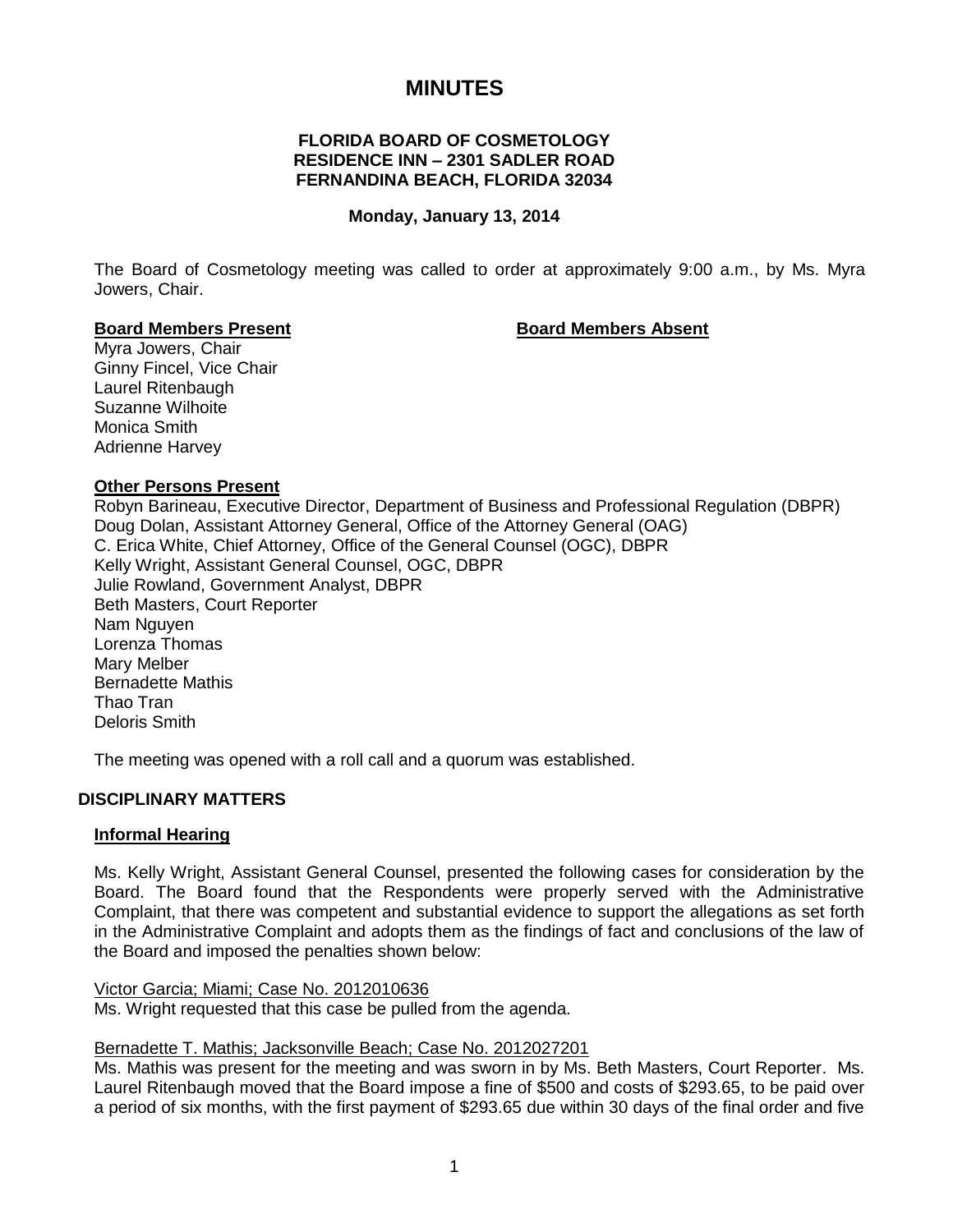monthly payments of \$100 each, plus revocation of nail specialist license FV9538474. Ms. Suzanne Wilhoite seconded the motion and the motion passed unanimously.

## A Perfect 10 Hair-Nail; Jacksonville; Case No. 2012044882

Ms. Smith and Ms. Nelton were present for the meeting and were sworn in by the Court Reporter. Ms. Monica Smith moved that the Board dismiss the case based on mitigation. Ms. Ritenbaugh seconded the motion and the motion passed unanimously.

#### Vivid Hair Design Studio and Mary W. Weber and Lorenza M. Thomas; Port St. Lucie; Case Nos. 2012031160, 2012035088 & 2012035089

Ms. Weber and Ms. Lorenza Thomas were present for the meeting and were sworn in by the Court Reporter. Ms. Smith moved that the Board impose a fine of \$500 and costs of \$386.38, to be paid over a period of six months, with the first payment of \$386.38 due within 30 days of the final order and five monthly payments of \$100 each, plus six months stayed suspension against cosmetology salon license CE9974862, cosmetology license CL212072 and cosmetology license CL1186582. In the event the Respondents fail to comply with the terms of the final order, the stay shall be lifted and the cosmetology salon license and cosmetology licenses will be suspended. Ms. Ritenbaugh seconded the motion and the motion passed unanimously.

## Q Nails and Chau Minh Cao; Clearwater; Case Nos. 2013032356 & 2012037468

The Respondents were not present for the meeting. Ms. Wilhoite moved that the Board impose a fine of \$500 and costs of \$213.37, to be paid over a period of six months, with the first payment of \$213.37 due within 30 days of the final order and five monthly payments of \$100 each, plus six months stayed suspension against cosmetology salon license CE9989514 and nail specialist license FV9550862. In the event the Respondents fail to comply with the terms of the final order, the stay shall be lifted and the cosmetology salon license and nail specialist license will be suspended. Ms. Ritenbaugh seconded the motion and the motion passed unanimously.

#### Lavanda Salon & Spa and Tai Van Doa; Royal Palm Beach; Case Nos. 2012022938 & 2012022897

The Respondents were not present for the meeting. Ms. Wilhoite moved that the Board impose a fine of \$1,100 and costs of \$271.86, to be paid over a period of six months, with the first payment of \$271.86 due within 30 days of the final order and five monthly payments of \$220 each, plus six months stayed suspension against cosmetology salon license CE9987952 and nail specialist license FV9561708. In the event the Respondents fail to comply with the terms of the final order, the stay shall be lifted and the cosmetology salon license and nail specialist license will be suspended. Ms. Ritenbaugh seconded the motion and the motion passed unanimously.

#### Lee Nails; Pinellas Park; Case No. 2012035616

Ms. Wright requested that this case be pulled from the agenda.

#### Lovely Nails Salon and Thao Ngoc Tran; Starke; Case Nos. 2012033769 & 2012037340

Ms. Tran was present for the meeting and was sworn in by the Court Reporter. Ms. Ritenbaugh moved that the Board impose a fine of \$500 and costs of \$309.04, to be paid over a period of six months, with the first payment of \$309.04 due within 30 days of the final order and five monthly payments of \$100 each, plus six months stayed suspension against cosmetology salon license CE9982628 and full specialist license FS875510. In the event the Respondents fail to comply with the terms of the final order, the stay shall be lifted and the cosmetology salon license and full specialist license will be suspended. Ms. Smith seconded the motion and the motion passed unanimously.

#### Angel L. Olivo; Orlando; Case No. 2012044384

The Respondent was not present for the meeting. Ms. Smith moved that the Board impose a fine of \$500 and costs of \$389.01, to be paid over a period of six months, with the first payment of \$389.01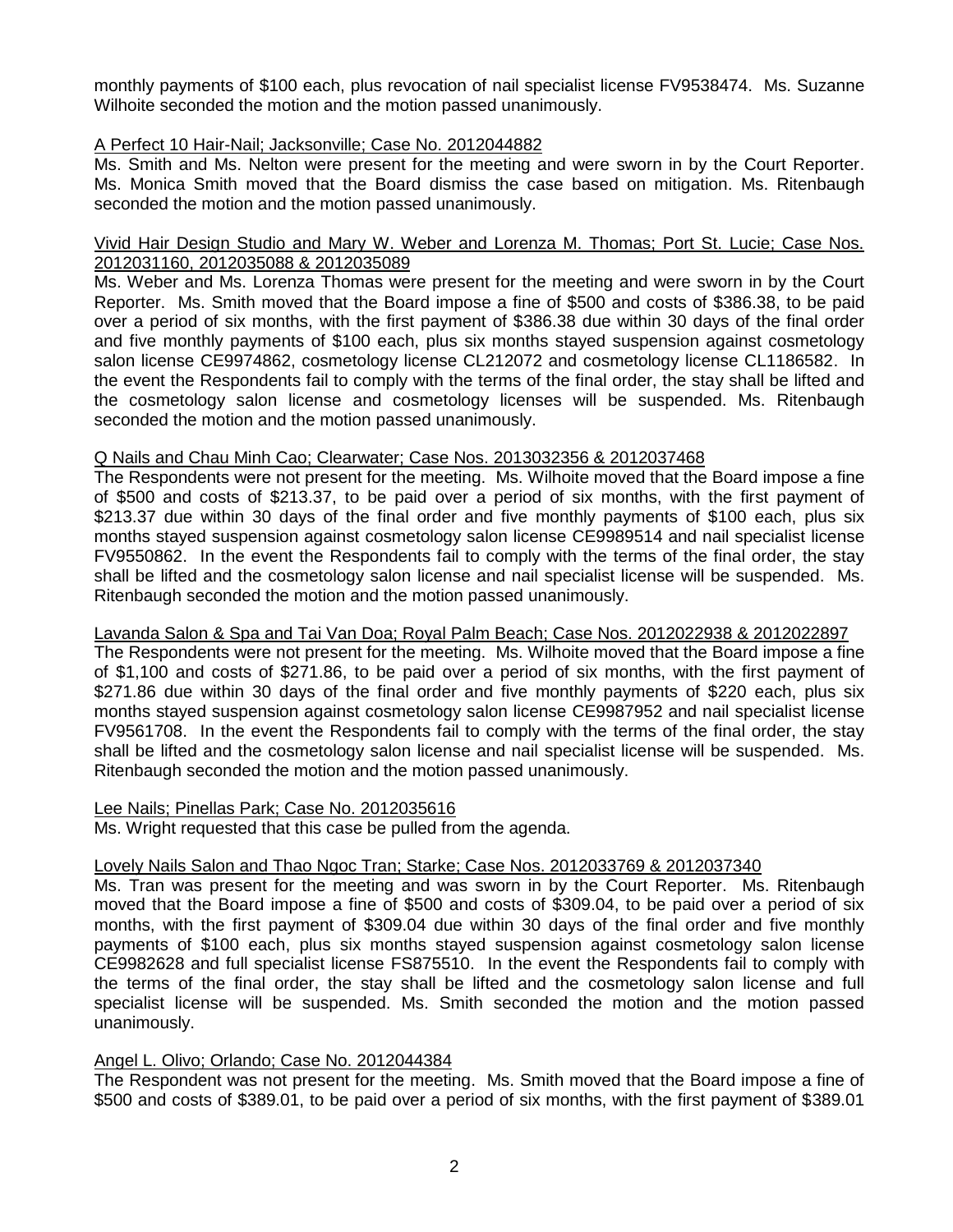due within 30 days of the final order and five monthly payments of \$100 each. Ms. Smith seconded the motion and the motion passed unanimously.

### Julia E. Chapman; Pompano Beach; Case No. 2013005678

The Respondent was not present for the meeting. Ms. Smith moved that the Board impose a fine of \$500 and costs of \$175.27, to be paid over a period of six months, with the first payment of \$175.27 due within 30 days of the final order and five monthly payments of \$100 each, plus six months stayed suspension against facial specialist license FB9741918. In the even the Respondent fails to comply with the terms of the final order, the stay shall be lifted and the facial specialist license will be suspended. Ms. Ritenbaugh seconded the motion and the motion passed unanimously.

#### Hair Cuttery #2873; Royal Palm Beach; Case No. 2012041632

The Respondent was not present for the meeting. Ms. Ritenbaugh moved that the Board impose a fine of \$250 and costs of \$193.11, to be paid over a period of six months, with the first payment of \$193.11 due within 30 days of the final order and five monthly payments of \$50 each, plus six months stayed suspension against cosmetology salon license CE80808. In the event the Respondent fails to comply with the terms of the final order, the stay shall be lifted and the cosmetology salon license will be suspended. Ms. Smith seconded the motion and the motion passed unanimously.

## Jasmine Nails and Trang Huyen Vu Nguyen; Ocala; Case Nos. 2013003956 & 2013006003

The Respondents were not present for the meeting. Ms. Ritenbaugh moved that the Board impose a fine of \$500 and costs of \$257.08, to be paid over a period of six months, with the first payment of \$257.08 due within 30 days of the final order and five monthly payments of \$100 each, plus six months stayed suspension against cosmetology salon license CE9991106 and full specialist license FS866185. In the event the Respondents fail to comply with the terms of the final order, the stay shall be lifted and the cosmetology salon license and full specialist license will be suspended. Ms. Wilhoite seconded the motion and the motion passed unanimously.

## Luxury Nail Spa and Nam Nguyen; Jacksonville; Case Nos. 2013020820 & 2013028164

Ms. Nguyen was present for the meeting and was sworn in by the Court Reporter. Vice Chair Ginny Fincel moved that the Board impose a fine of \$500 and costs of \$457.56, to be paid over a period of six months, with the first payment of \$457.56 due within 30 days of the final order and five monthly payments of \$100 each, plus six months stayed suspension against cosmetology salon license CE9983312 and nail specialist license FV9543269. In the event the Respondents fail to comply with the terms of the final order, the stay shall be lifted and the cosmetology license and nail specialist license will be suspended. Ms. Wilhoite seconded the motion and the motion passed unanimously.

## Nails City and Kim Chi Thi Le; Orange Park; Case Nos. 2013037838 & 2013035117

The Respondents were not present for the meeting. Ms. Ritenbaugh moved that the Board impose a fine of \$500 and costs of \$296.16, to be paid over a period of six months, with the first payment of \$296.16 due within 30 days of the final order and five monthly payments of \$100 each, plus six months stayed suspension against cosmetology salon license CE9965947 and nail specialist license FV561508. In the event the Respondents fail to comply with the terms of the final order, the stay shall be lifted and the cosmetology license and nail specialist license will be suspended. Ms. Smith seconded the motion and the motion passed unanimously.

#### **Motion for Waiver of Rights and Final Order**

Ms. Wright presented the following cases for consideration by the Board. The Board found that the Respondents were properly served with the Administrative Complaint, the Respondents failed to respond within 21 days thereby waiving their right to elect a hearing in this matter, that the Board accept the allegations as stated in the Administrative Complaint and adopt them as the findings of fact and conclusions of law of the Board and imposed the penalties shown below: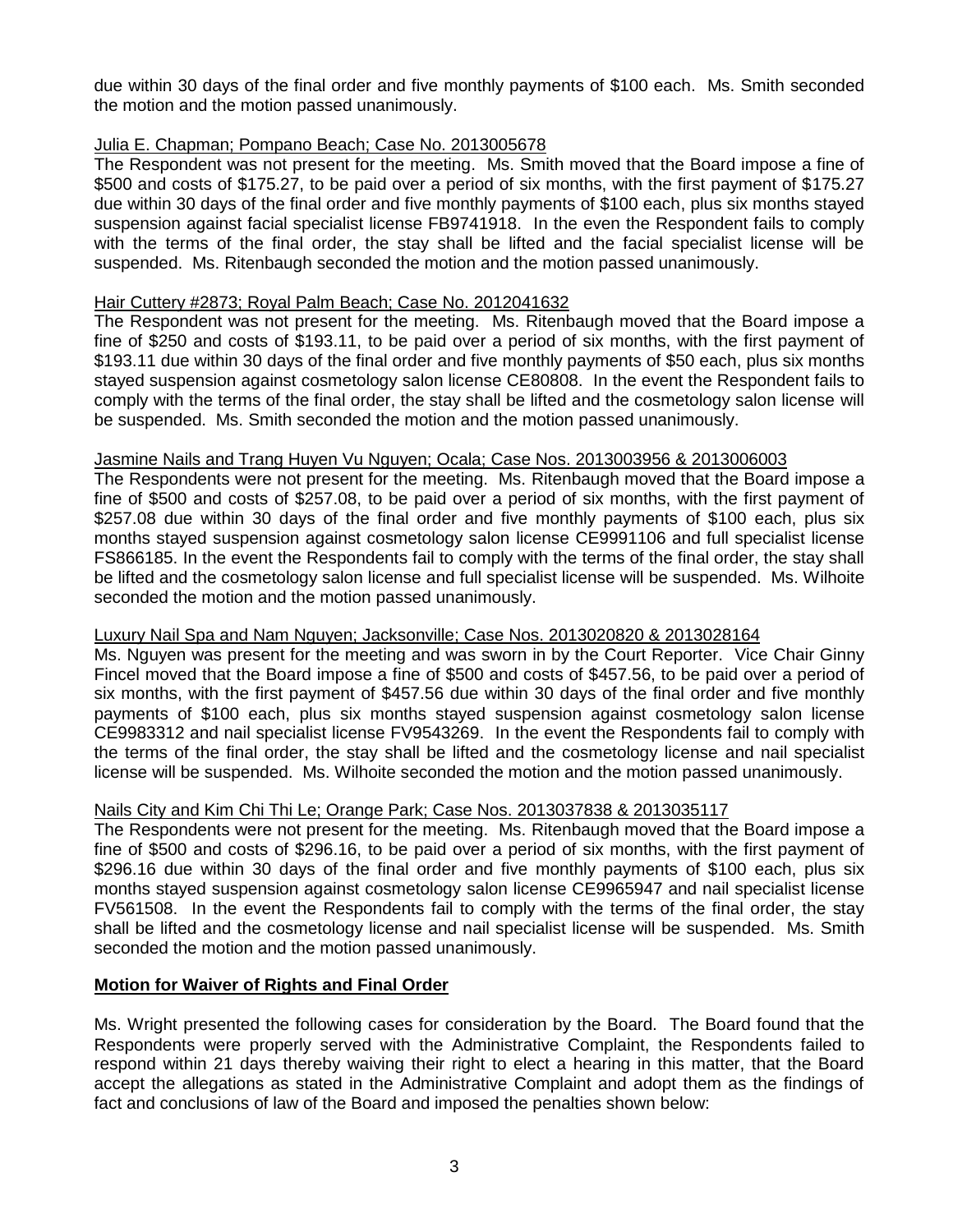## Drop Zone 2001; Jacksonville; Case No. 2012003123

The Respondent was not present for the meeting. Ms. Ritenbaugh moved that the Board impose a fine of \$500 and costs of \$322.04, to be paid over a period of six months, with the first payment of \$322.04 due within 30 days of the final order and five monthly payments of \$100 each, plus six months stayed suspension against cosmetology salon license CE84444. In the event the Respondent fails to comply with the terms of the final order, the stay shall be lifted and the cosmetology salon license will be suspended. Ms. Wilhoite seconded the motion and the motion passed unanimously.

#### Phuong Thi Pham; Okeechobee; Case No. 2012031252

The Respondent was not present for the meeting. Ms. Smith moved that the Board impose a fine of \$600 and costs of \$111.43, to be paid over a period of six months, with the first payment of \$111.43 due within 30 days of the final order and five monthly payments of \$120 each, plus six months stayed suspension against full specialist license FS882855. In the event the Respondent fails to comply with the terms of the final order, the stay shall be lifted and the full specialist license will be suspended. Ms. Ritenbaugh seconded the motion and the motion passed unanimously.

## Deon Pettis; Ft. Walton Beach; Case No. 2012025208

The Respondent was not present for the meeting. Ms. Ritenbaugh moved that the Board impose a fine of \$500 and costs of \$58.17, to be paid over a period of six months, with the first payment of \$58.17 due within 30 days of the final order and five monthly payments of \$100 each, plus six months stayed suspension against cosmetology license CL1169456. In the event the Respondent fails to comply with the terms of the final order, the stay shall be lifted and the cosmetology license will be suspended. Ms. Wilhoite seconded the motion and the motion passed unanimously.

## Fantastic Sam's; St. Petersburg; Case No. 2012028904

The Respondent was not present for the meeting. Ms. Ritenbaugh moved that the Board impose a fine of \$500 and costs of \$18.78, to be paid over a period of six months, with the first payment of \$18.78 due within 30 days of the final order and five monthly payments of \$100 each, plus six months stayed suspension against cosmetology salon license CE44336. In the event the Respondent fails to comply with the terms of the final order, the stay shall be lifted and the cosmetology salon license will be suspended. Ms. Smith seconded the motion and the motion passed unanimously.

#### Platinum Hair Bizzarr; Sanford; Case No. 2012030549

The Respondent was not present for the meeting. Ms. Ritenbaugh moved that the Board impose a fine of \$500 and costs of \$73.17, to be paid over a period of six months, with the first payment of \$73.17 due within 30 days of the final order and five monthly payments of \$100 each, plus six months stayed suspension against cosmetology salon license CE9985813. In the event the Respondent fails to comply with the terms of the final order, the stay shall be lifted and the cosmetology salon license will be suspended. Ms. Wilhoite seconded the motion and the motion passed unanimously.

#### Binh Le; Ocala; Case No. 2012035294

The Respondent was not present for the meeting. Ms. Smith moved that the Board impose a fine of \$500 and costs of \$88.94, to be paid over a period of six months, with the first payment of \$88.94 due within 30 days of the final order and five monthly payments of \$100 each, plus six months stayed suspension against nail specialist license FV9567116. In the event the Respondent fails to comply with the terms of the final order, the stay shall be lifted and the nail specialist license will be suspended. Ms. Wilhoite seconded the motion and the motion passed unanimously.

#### A/X Nails Spa Salon and Anh-Nguyen; Port St. Lucie; Case Nos. 2012021792 & 2012025780

The Respondents were not present for the meeting. Ms. Wilhoite moved that the Board impose a fine of \$1,000 and costs of \$239.21, to be paid over a period of six months, with the first payment of \$239.21 due within 30 days of the final order and five monthly payments of \$200 each, plus six months stayed suspension against cosmetology salon license CE9988544 and full specialist license FS860472. In the event the Respondents fail to comply with the terms of the final order, the stay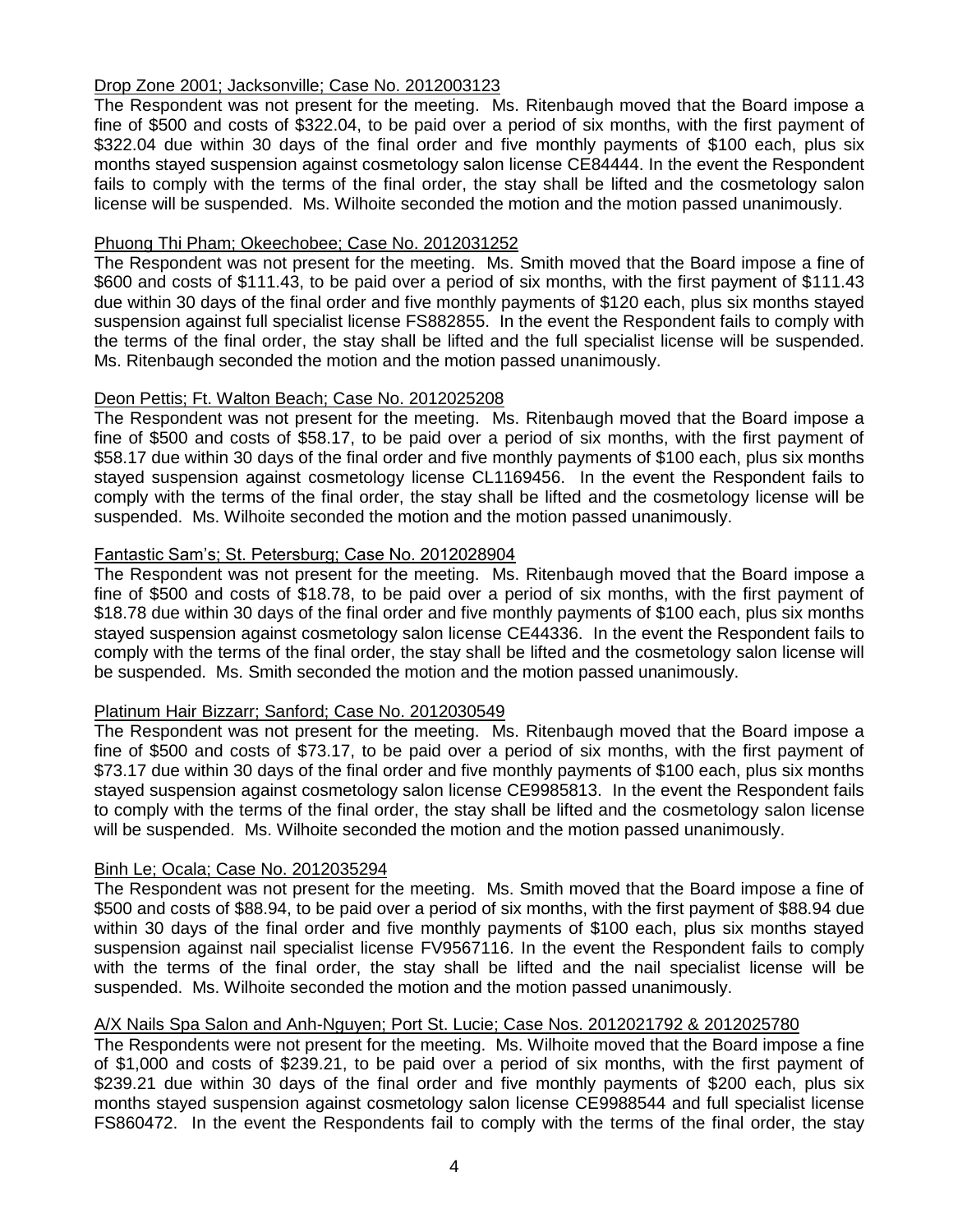shall be lifted and the cosmetology salon license and full specialist license will be suspended. Ms. Ritenbaugh seconded the motion and the motion passed unanimously.

#### Aileens Beauty Lounge; Kissimmee; Case No. 2012047464

The Respondent was not present for the meeting. Ms. Ritenbaugh moved that the Board impose a fine of \$500 and costs of \$41.80, to be paid over a period of six months, with the first payment of \$41.80 due within 30 days of the final order and five monthly payments of \$100 each, plus six months stayed suspension against cosmetology salon license CE9981693. In the event the Respondent fails to comply with the terms of the final order, the stay shall be lifted and the cosmetology salon license will be suspended. Ms. Wilhoite seconded the motion and the motion passed unanimously.

## Stephanie's Hair Salon; Hialeah; Case No. 2012033955

The Respondent was not present for the meeting. Ms. Ritenbaugh moved that the Board impose a fine of \$500 and costs of \$33.21, to be paid over a period of six months, with the first payment of \$33.21 due within 30 days of the final order and five monthly payments of \$100 each, plus six months stayed suspension against cosmetology salon license CE65593. In the event the Respondent fails to comply with the terms of the final order, the stay shall be lifted and the cosmetology salon license will be suspended. Ms. Wilhoite seconded the motion and the motion passed unanimously.

## Top Nails and Mylinh Nguyen; Ocala; Case Nos. 2012037744 & 2012040354

The Respondents were not present for the meeting. Ms. Ritenbaugh moved that the Board impose a fine of \$500 and costs of \$293.79, to be paid over a period of six months, with the first payment of \$293.79 due within 30 days of the final order and five monthly payments of \$100 each, plus six months stayed suspension against cosmetology salon license CE9978348 and full specialist license FS865445. In the event the Respondents fail to comply with the terms of the final order, the stay shall be lifted and the cosmetology salon license and full specialist license will be suspended. Ms. Wilhoite seconded the motion and the motion passed unanimously.

## Le Nails and Phuong K. Nguyen; Jensen Beach; Case Nos. 2012032908 & 2012036199

The Respondents were not present for the meeting. Ms. Ritenbaugh moved that the Board impose a fine of \$500 and costs of \$262.67, to be paid over a period of six months, with the first payment of \$262.67 due within 30 days of the final order and five monthly payments of \$100 each, plus six months stayed suspension against cosmetology salon license CE9982063 and nail specialist license FV878393. In the event the Respondents fail to comply with the terms of the final order, the stay shall be lifted and the cosmetology salon license and nail specialist license will be suspended. Ms. Smith seconded the motion and the motion passed unanimously.

## Pink Nails & Spa and Ha Trung Huynh; Port St. Lucie; Case Nos. 2012045448 & 2012048780

The Respondents were not present for the meeting. Ms. Smith moved that the Board impose a fine of \$850 and costs of \$241.10, to be paid over a period of six months, with the first payment of \$241.10 due within 30 days of the final order and five monthly payments of \$170 each, plus six months stayed suspension against cosmetology salon license CE9989346 and nail specialist license FV9532010. In the event the Respondents fail to comply with the terms of the final order, the stay shall be lifted and the cosmetology salon license and nail specialist license will be suspended. Ms. Wilhoite seconded the motion and the motion passed unanimously.

#### Lee Spa & Nails and Giang L. Nguyen; Palm Coast; Case Nos. 2013017418 & 2013020134

The Respondents were not present for the meeting. Vice Chair Fincel moved that the Board impose a fine of \$500 and costs of \$222.28, to be paid over a period of six months, with the first payment of \$222.28 due within 30 days of the final order and five monthly payments of \$100 each, plus six months stayed suspension against cosmetology salon license CE9981463 and nail specialist license FV514. In the event the Respondents fail to comply with the terms of the final order, the stay shall be lifted and the cosmetology salon license and nail specialist license will be suspended. Ms. Smith seconded the motion and the motion passed unanimously.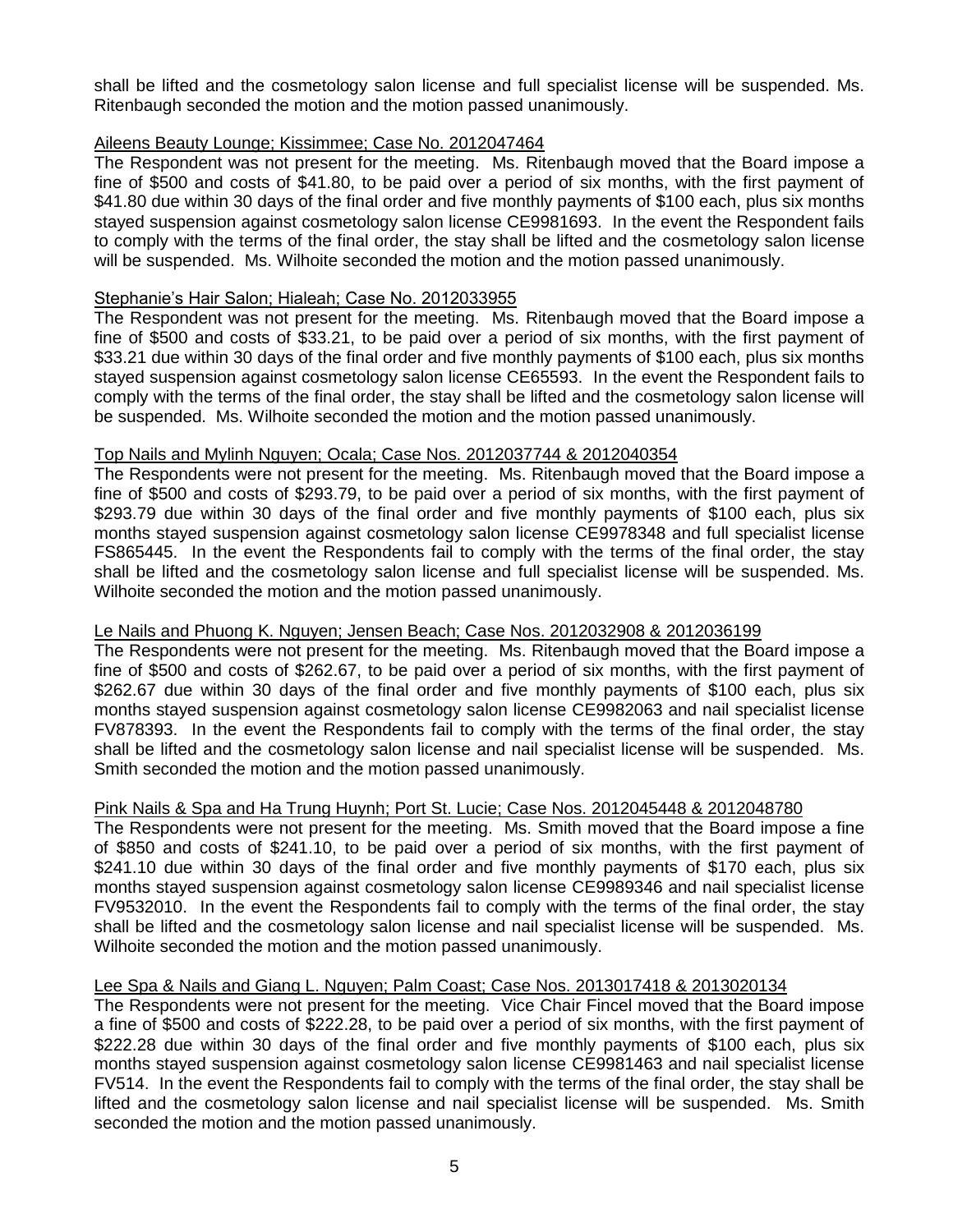## Lovely Nails Spa and Thua Hoang; Riviera Beach; Case Nos. 2013022784 & 2013026289

The Respondents were not present for the meeting. Ms. Smith moved that the Board impose a fine of \$1,300 and costs of \$225.57, to be paid over a period of six months, with the first payment of \$225.57 due within 30 days of the final order and five monthly payments of \$260 each, plus six months stayed suspension against cosmetology salon license CE9990441 and nail specialist license FV9570853. In the event the Respondents fail to comply with the terms of the final order, the stay shall be lifted and the cosmetology salon license and nail specialist license will be suspended. Ms. Wilhoite seconded the motion and the motion passed unanimously.

## **Settlement Stipulation**

### Hollywood Barbers and Beauty Salon; Windermere; Case No. 2010027877

The Respondent was not present for the meeting. Ms. Adrienne Harvey moved that the Board adopt the Stipulation of the parties as the Board's final action in this matter and incorporate it and all of its terms into a final order and impose a fine of \$1,000 and costs of \$117.74, to be paid over a period of six months, with the first payment of \$117.74 due within 30 days of the final order and five monthly payments of \$200 each, plus six months stayed suspension against cosmetology salon license CE87136. In the event the Respondent fails to comply with the terms of the final order, the stay shall be lifted and the cosmetology salon license will be suspended. Ms. Wilhoite seconded the motion and the motion passed unanimously.

## Canel Efrain Rega; Miami Beach; Case No. 2012010637

The Respondent was not present for the meeting. Ms. Harvey moved that the board adopt the Stipulation of the parties as the board's final action in this matter and incorporate it and all of its terms into a final order and impose a fine of \$500 and costs of \$178.04, to be paid over a period of six months, with the first payment of \$178.04 due within 30 days of the final order and five monthly payments of \$100 each, plus voluntary relinquishment of cosmetology license CL1224713. Ms. Wilhoite seconded the motion and the motion passed unanimously.

#### DKK's Nails and Spa; Bradenton; Case No. 2012025011

The Respondent was not present for the meeting. Ms. Harvey moved that the board adopt the Stipulation of the parties as the board's final action in this matter and incorporate it and all of its terms into a final order and impose a fine of \$500 and costs of \$18.78, to be paid over a period of six months, with the first payment of \$18.78 due within 30 days of the final order and five monthly payments of \$100 each, plus six months stayed suspension against cosmetology salon license CE9989092. In the event the Respondent fails to comply with the terms of the final order, the stay shall be lifted and the cosmetology salon license will be suspended. Ms. Wilhoite seconded the motion and the motion passed unanimously.

## Erin Bem; Palm Bay; Case No. 2012035702

The Respondent was not present for the meeting. Ms. Harvey moved that the Board adopt the Stipulation of the parties as the board's final action in this matter and incorporate it and all of its terms into a final order and impose a fine of \$500 and costs of \$222.15, to be paid over a period of four months, with the first payment of \$222.15 due within 30 days of the final order and three monthly payments of \$166.66 each, plus six months stayed suspension against cosmetology license CL1197894. In the event the Respondent fails to comply with the terms of the final order, the stay shall be lifted and the cosmetology license will be suspended. Ms. Wilhoite seconded the motion and the motion passed unanimously.

## Femme Hair Spa; Miami Beach; Case No. 2012041451

The Respondent was not present for the meeting. Ms. Harvey moved that the Board adopt the Stipulation of the parties as the Board's final action in this matter and incorporate it and all of its terms into a final order and impose a fine of \$500 and costs of \$43.41, to be paid over a period of three months, with the first payment of \$43.41 due within 30 days of the final order and two monthly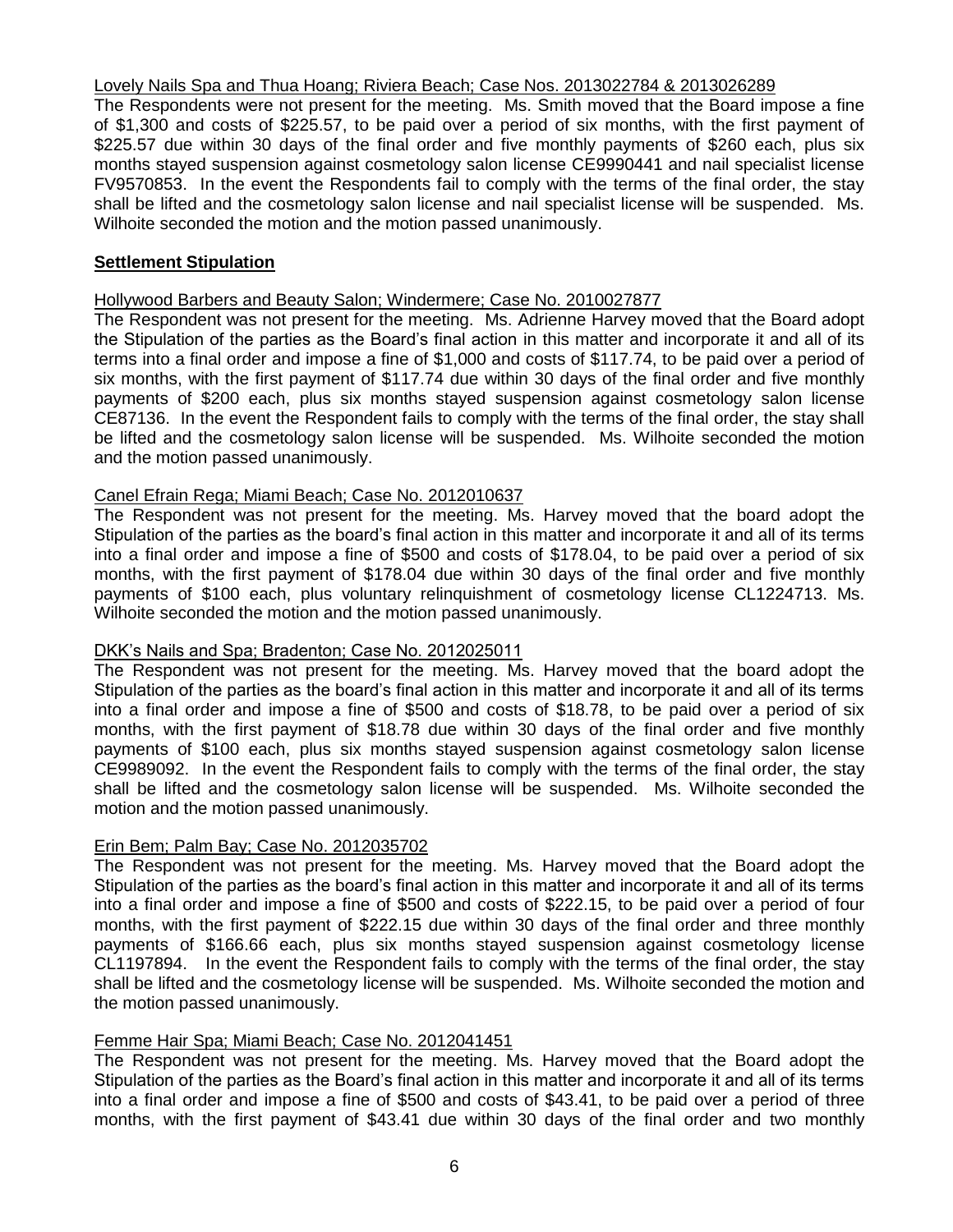payments of \$250 each, plus six months stayed suspension against cosmetology salon license CE9977561. In the event the Respondent fails to comply with the terms of the final order, the stay shall be lifted and the cosmetology salon license will be suspended. Ms. Wilhoite seconded the motion and the motion passed unanimously.

## Dale Dees (The) Salon; Orlando; Case No. 2012041467

The Respondent was not present for the meeting. Ms. Harvey moved that the Board adopt the Stipulation of the parties as the Board's final action in this matter and incorporate it and all of its terms into a final order and impose a fine of \$500 and costs of \$48.06, to be paid over a period of six months, with the first payment of \$48.06 due within 30 days of the final order and five monthly payments of \$100 each, plus six months stayed suspension against cosmetology salon license CE9971154. In the event the Respondent fails to comply with the terms of the final order, the stay shall be lifted and the cosmetology salon license will be suspended. Ms. Wilhoite seconded the motion and the motion passed unanimously.

## Van's Nails; Miramar; Case No. 2012042723

The Respondent was not present for the meeting. Ms. Harvey moved that the Board adopt the Stipulation of the parties as the board's final action in this matter and incorporate it and all of its terms into a final order and impose a fine of \$650 and costs of \$268, to be paid over a period of six months, with the first payment of \$268 due within 30 days of the final order and five monthly payments of \$130 each, plus six months stayed suspension against cosmetology salon license CE76800. In the event the Respondent fails to comply with the terms of the final order, the stay shall be lifted and the cosmetology salon license will be suspended. Ms. Wilhoite seconded the motion and the motion passed unanimously.

#### Franchize Barber and Braids of Beauty and Sabrina S. Bellamy; Stuart; Case Nos. 2012041641 & 2012041669

The Respondents were not present for the meeting. Ms. Harvey moved that the Board adopt the Stipulation of the parties as the Board's final action in this matter and incorporate it and all of its terms into a final order and impose a fine of \$500 and costs of \$239.20, to be paid over a period of six months, with the first payment of \$239.20 due within 30 days of the final order and five monthly payments of \$100 each, plus six months stayed suspension against cosmetology salon license CE9989796 and hair braider registration HB6942. In the event the Respondents fail to comply with the terms of the final order, the stay shall be lifted and the cosmetology salon license and hair braider registration will be suspended. Ms. Wilhoite seconded the motion and the motion passed unanimously.

#### Pro Nails, Helen Thi Ha and Marie Ha; Ft. Pierce; Case Nos. 2012042516, 2012042530 & 2012042557

The Respondents were not present for the meeting. Ms. Harvey moved that the Board adopt the Stipulation of the parties as the Board's final action in this matter and incorporate it and all of its terms into a final order and impose a fine of \$300 and costs of \$387.23, to be paid over a period of four months, with the first payment of \$387.23 due within 30 days of the final order and three monthly payments of \$100 each, plus six months stayed suspension against cosmetology salon license CE9966254, nail specialist license FV9536524 and nail specialist license FV581438. In the event the Respondents fail to comply with the terms of the final order, the stay shall be lifted and the cosmetology salon license and nail specialist licenses will be suspended. Ms. Wilhoite seconded the motion and the motion passed unanimously.

## Pro Nails and Son Phy Nguyen; Okeechobee; Case Nos. 2012045434 & 2012048775

The Respondents were not present for the meeting. Ms. Harvey moved that the Board adopt the Stipulation of the parties as the Board's final action in this matter and incorporate it and all of its terms into a final order and impose a fine of \$850 and costs of \$241.10, to be paid over a period of six months, with the first payment of \$241.10 due within 30 days of the final order and five monthly payments of \$170 each, plus six months stayed suspension against cosmetology salon license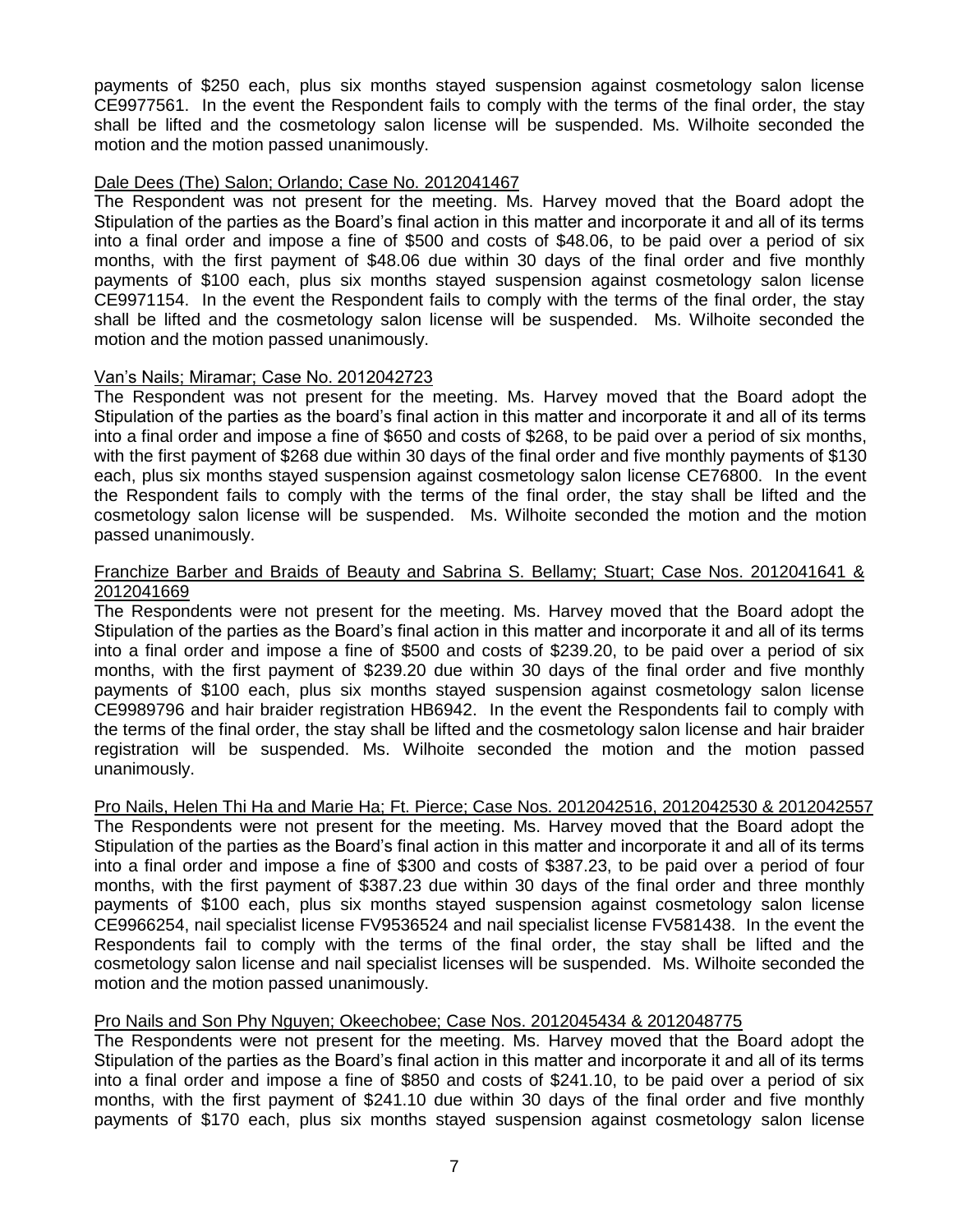CE9974689 and nail specialist license FV9535023. In the event the Respondents fail to comply with the terms of the final order, the stay shall be lifted and the cosmetology salon license and nail specialist license will be suspended. Ms. Wilhoite seconded the motion and the motion passed unanimously.

## Regal Nails and Jimmy Van; Port St. Lucie; Case Nos. 2013003785 & 2013006838

The Respondents were not present for the meeting. Ms. Harvey moved that the Board adopt the Stipulation of the parties as the Board's final action in this matter and incorporate it and all of its terms into a final order and impose a fine of \$500 and costs of \$284.29, to be paid over a period of six months, with the first payment of \$284.29 due within 30 days of the final order and five monthly payments of \$100 each, plus six months stayed suspension against cosmetology salon license CE9955964 and nail specialist license FV547170. In the event the Respondents fail to comply with the terms of the final order, the stay shall be lifted and the cosmetology salon license and nail specialist license will be suspended. Ms. Wilhoite seconded the motion and the motion passed unanimously.

## NJ Nails & Spa and Trang Van Lam; Ocala; Case Nos. 2013003960 & 2013006008

The Respondents were not present for the meeting. Ms. Harvey moved that the Board adopt the Stipulation of the parties as the Board's final action in this matter and incorporate it and all of its terms into a final order and impose a fine of \$500 and costs of \$359.94, to be paid over a period of six months, with the first payment of \$359.94 due within 30 days of the final order and five monthly payments of \$100 each, plus six months stayed suspension against cosmetology salon license CE9975828 and full specialist license FS866897. In the event the Respondents fail to comply with the terms of the final order, the stay shall be lifted and the cosmetology salon license and full specialist license will be suspended. Ms. Wilhoite seconded the motion and the motion passed unanimously.

## Fancy Nails Spa and Tri D. Hoang; Bunnell; Case Nos. 2013018431 & 2013022339

The Respondents were not present for the meeting. Ms. Harvey moved that the Board adopt the Stipulation of the parties as the Board's final action in this matter and incorporate it and all of its terms into a final order and impose a fine of \$500 and costs of \$259.39, to be paid over a period of six months, with the first payment of \$259.39 due within 30 days of the final order and five monthly payments of \$100 each, plus six months stayed suspension against cosmetology salon license CE9982434 and nail specialist license FV583474. In the event the Respondents fail to comply with the terms of the final order, the stay shall be lifted and the cosmetology salon license and nail specialist license will be suspended. Ms. Wilhoite seconded the motion and the motion passed unanimously.

## Tuan Van Ta; Gibsonton; Case No. 2013010087

The Respondent was not present for the meeting. Ms. Harvey moved that the Board adopt the Stipulation of the parties as the board's final action in this matter and incorporate it and all of its terms into a final order and impose a fine of \$500 and costs of \$162.97, to be paid over a period of six months, with the first payment of \$162.97 due within 30 days of the final order and five monthly payments of \$100 each, plus six months stayed suspension against nail specialist license FV9530309. In the event the Respondents fail to comply with the terms of the final order, the stay shall be lifted and the nail specialist license will be suspended. Ms. Wilhoite seconded the motion and the motion passed unanimously.

## JT Escape Salon Nails & Spa and Hung Le; Port St. Lucie; Case Nos. 2013011426 & 2013017364

The Respondents were not present for the meeting. Ms. Harvey moved that the Board adopt the Stipulation of the parties as the board's final action in this matter and incorporate it and all of its terms into a final order and impose a fine of \$500 and costs of \$212.06, to be paid over a period of six months, with the first payment of \$212.06 due within 30 days of the final order and five monthly payments of \$100 each, plus six months stayed suspension against cosmetology salon license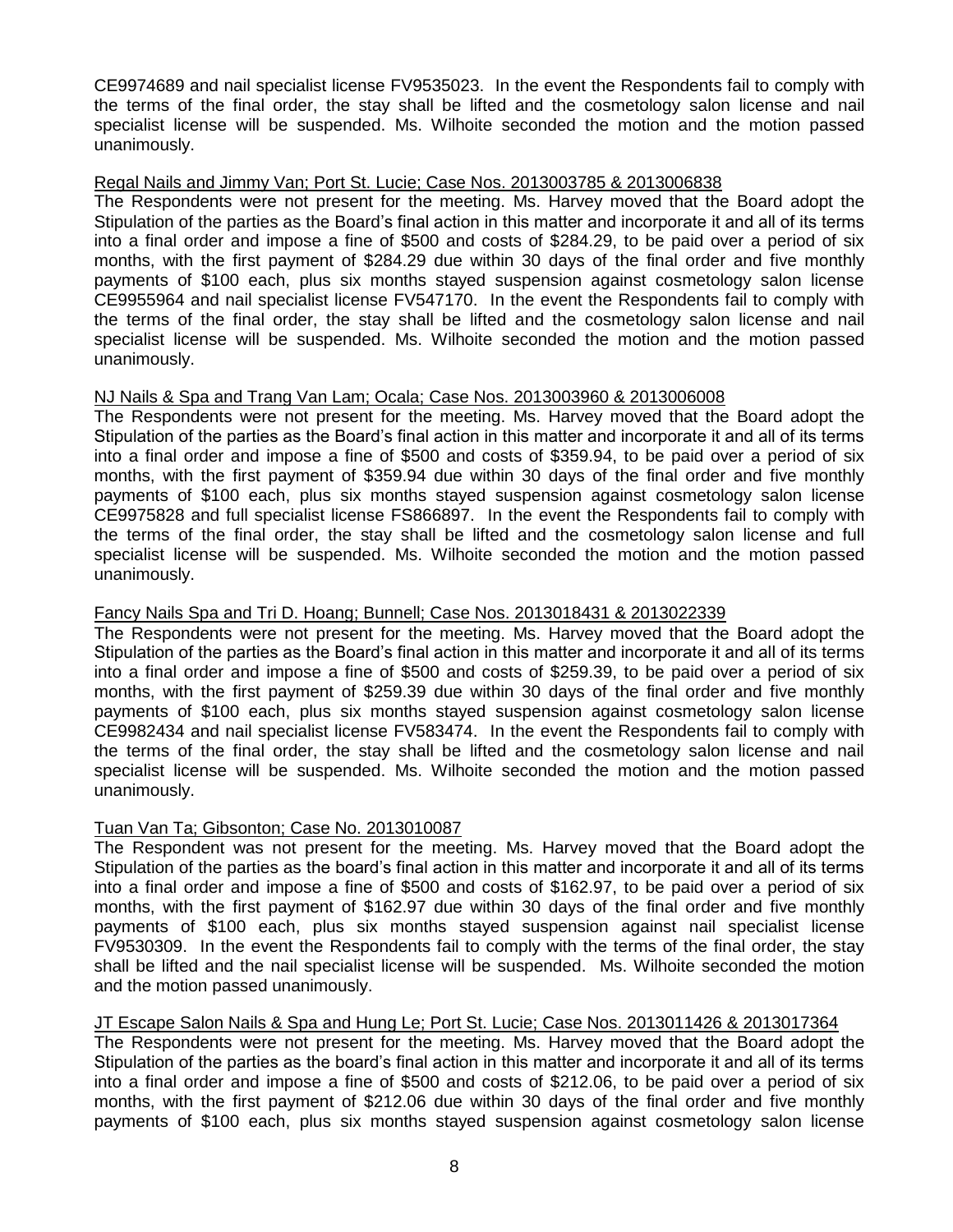CE9992500 and nail specialist license FV9539528. In the event the Respondents fail to comply with the terms of the final order, the stay shall be lifted and the cosmetology salon license and nail specialist license will be suspended. Ms. Wilhoite seconded the motion and the motion passed unanimously.

#### Bee Nails; Sarasota; Case No. 2013022439

The Respondent was not present for the meeting. Ms. Harvey moved that the Board adopt the Stipulation of the parties as the board's final action in this matter and incorporate it and all of its terms into a final order and impose a fine of \$500 and costs of \$92.92, to be paid over a period of six months, with the first payment of \$92.92 due within 30 days of the final order and five monthly payments of \$100 each, plus six months stayed suspension against cosmetology salon license CE9979490. In the event the Respondent fails to comply with the terms of the final order, the stay shall be lifted and the cosmetology salon license will be suspended. Ms. Wilhoite seconded the motion and the motion passed unanimously.

## Happy Nails; Orange Park; Case No. 2013029771

The Respondent was not present for the meeting. Ms. Harvey moved that the Board adopt the Stipulation of the parties as the Board's final action in this matter and incorporate it and all of its terms into a final order and impose a fine of \$500 and costs of \$127.08, to be paid over a period of six months, with the first payment of \$127.08 due within 30 days of the final order and five monthly payments of \$100 each, plus six months stayed suspension against cosmetology salon license CE9981299. In the event the Respondent fails to comply with the terms of the final order, the stay shall be lifted and the cosmetology salon license will be suspended. Ms. Wilhoite seconded the motion and the motion passed unanimously.

## Best Nail; Seffner; Case No. 2013031566

The Respondent was not present for the meeting. Ms. Harvey moved that the Board adopt the Stipulation of the parties as the Board's final action in this matter and incorporate it and all of its terms into a final order and impose a fine of \$500 and costs of \$181.17, to be paid over a period of six months, with the first payment of \$181.17 due within 30 days of the final order and five monthly payments of \$100 each, plus six months stayed suspension against cosmetology salon license CE9987632. In the event the Respondent fails to comply with the terms of the final order, the stay shall be lifted and the cosmetology salon license will be suspended. Ms. Wilhoite seconded the motion and the motion passed unanimously.

## Spa & Nails; Jacksonville; Case No. 2013035925

The Respondent was not present for the meeting. Ms. Harvey moved that the Board adopt the Stipulation of the parties as the Board's final action in this matter and incorporate it and all of its terms into a final order and impose a fine of \$500 and costs of \$182.25, to be paid over a period of six months, with the first payment of \$182.25 due within 30 days of the final order and five monthly payments of \$100 each, plus six months stayed suspension against cosmetology salon license CE9986272. In the event the Respondent fails to comply with the terms of the final order, the stay shall be lifted and the cosmetology salon license will be suspended. Ms. Wilhoite seconded the motion and the motion passed unanimously.

### Be Be Nail & Spa and Linh Nguyen; Jensen Beach; Case Nos. 2013018730 & 2013022396

The Respondents were not present for the meeting. Ms. Harvey moved that the Board adopt the Stipulation of the parties as the Board's final action in this matter and incorporate it and all of its terms into a final order and impose a fine of \$500 and costs of \$247.59, to be paid over a period of six months, with the first payment of \$247.59 due within 30 days of the final order and five monthly payments of \$100 each, plus six months stayed suspension against cosmetology salon license CE9992746 and full specialist license FS888153. In the event the Respondents fail to comply with the terms of the final order, the stay shall be lifted and the cosmetology salon license and full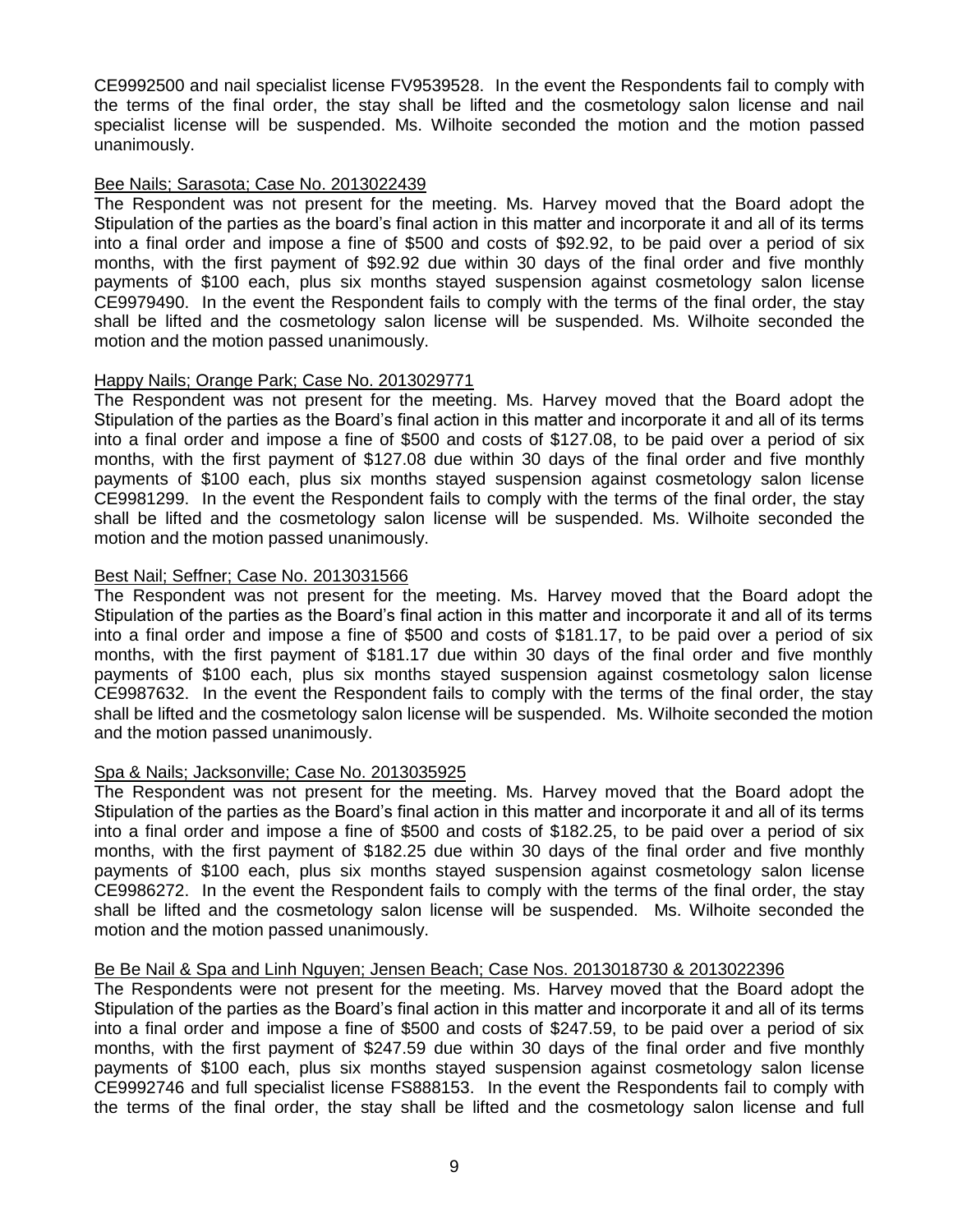specialist license will be suspended. Ms. Wilhoite seconded the motion and the motion passed unanimously.

Alejandro Gomez; Coral Gables; Case No. 2012037890 Ms. Wright requested that this case be pulled from the agenda.

## **Voluntary Relinquishment**

#### Jacqueline Lozano; Miami; Case No. 2012031170

The Respondent was not present for the meeting. Ms. Wilhoite moved that the Board impose a fine of \$500 and costs of \$172.74, to be paid over a period of six months, with the first payment of \$172.74 due within 30 days of the final order and five monthly payments of \$100 each, plus voluntary relinquishment of full specialist license FS884033. Ms. Ritenbaugh seconded the motion and the motion passed unanimously.

#### Thanh Thi Doan; Palm Beach Gardens; Case No. 2012024526

The Respondent was not present for the meeting. Ms. Ritenbaugh moved that the Board impose a fine of \$500 and costs of \$64.75, to be paid over a period of six months, with the first payment of \$64.75 due within 30 days of the final order and five monthly payments of \$100 each, plus voluntary relinquishment of cosmetology license CL1226574. Ms. Harvey seconded the motion and the motion passed unanimously.

#### Rosa A. Rosario; Miami Lakes; Case No. 2012031178

The Respondent was not present for the meeting. Ms. Ritenbaugh moved that the Board impose a fine of \$500 and costs of \$185.97, to be paid over a period of six months, with the first payment of \$185.97 due within 30 days of the final order and five monthly payments of \$100 each, plus voluntary relinquishment of full specialist license FS883960. Ms. Wilhoite seconded the motion and the motion passed unanimously.

#### **Department Attorney Report**

Ms. Wright informed the Board that as of January 10, 2014, there were 312 open cosmetology cases in the legal section.

#### **Hair Braiding Courses**

#### ContinuingCosmetology.com

After review, Ms. Ritenbaugh moved to approve the course with the following contingencies: update laws and rules references, strike references to Wisconsin. The corrections must be submitted to the Executive Director within 30 days of the date of the order for approval. Ms. Wilhoite seconded the motion and the motion passed unanimously.

#### Wonderful Braids

After review, Ms. Ritenbaugh moved to deny the course based on the course content being outside the scope of practice of a hair braider registration and incorrect information. Ms. Smith seconded the motion and the motion passed unanimously.

#### Gilly's Glamorous House of Beauty

After review, Ms. Harvey moved to deny the course based on the course content being outside the scope of practice of a hair braiding registration and incorrect information. Ms. Wilhoite seconded the motion and the motion passed unanimously.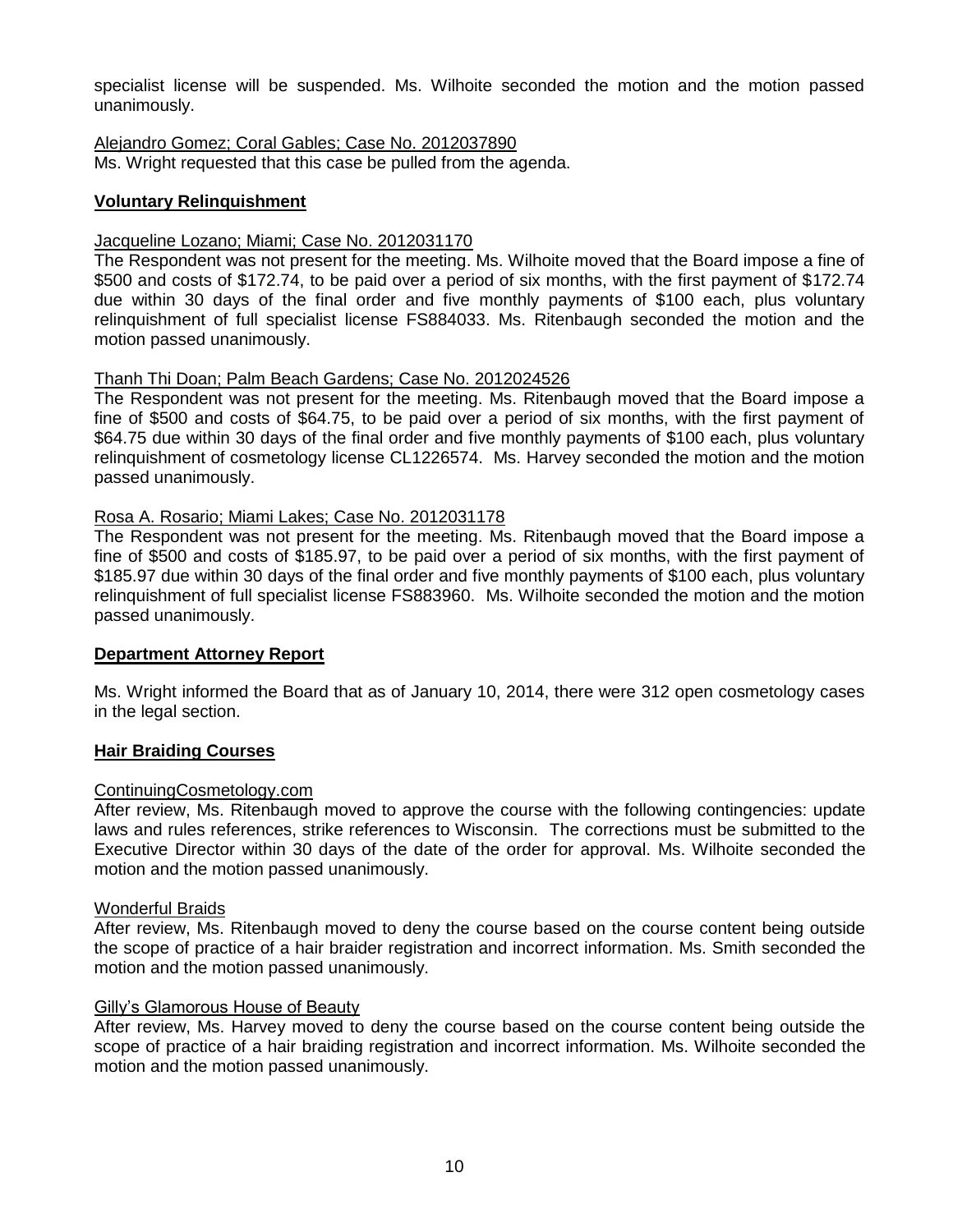#### N 2 U Essentials

After review, Ms. Ritenbaugh moved to deny the course based on the course content being outside the scope of practice of a hair braider registration and incorrect information. Ms. Smith seconded the motion and the motion passed unanimously.

#### Styles By Lika

After review, Ms. Ritenbaugh moved to deny the course based on the course content being outside the scope of practice of a hair braiding registration and incorrect information. Ms. Wilhoite seconded the motion and the motion passed unanimously.

## Angela Clinton

After review, Ms. Smith moved to deny the course based on the course content being outside the scope of practice of a hair braider registration and incorrect information. Ms. Harvey seconded the motion and the motion passed unanimously.

#### ASM Beauty World Academy – Classroom

After review, Ms. Smith moved to deny the course based on the course content being outside the scope of practice of a hair braider registration and incorrect information. Ms. Wilhoite seconded the motion and the motion passed unanimously.

## ASM Beauty World Academy – Internet

After review, Ms. Smith moved to deny the course based on the course content being outside the scope of practice of a hair braider registration and incorrect information. Ms. Wilhoite seconded the motion and the motion passed unanimously.

## ASM Beauty World Academy – Home Study

After review, Ms. Smith moved to deny the course based on the course content being outside the scope of practice of a hair braider registration and incorrect information. Ms. Wilhoite seconded the motion and the motion passed unanimously.

## **Hair Wrapping Courses**

#### ContinuingCosmetology.com

After review, Ms. Ritenbaugh moved to approve the course with the following contingencies: update laws and rules references, strike references to Wisconsin. The corrections must be submitted to the Executive Director within 30 days of the date of the order for approval. Ms. Wilhoite seconded the motion and the motion passed unanimously.

#### Beautify Me Hair Salon

After review, Ms. Harvey moved to deny the course based on the course narrative being incomplete and outdated references. Ms. Ritenbaugh seconded the motion and the motion passed unanimously.

#### Styles By Lika

After review, Ms. Ritenbaugh moved to deny the course based on the course content being outside the scope of practice of a hair wrapping registration and incorrect information. Ms. Wilhoite seconded the motion and the motion passed unanimously.

#### 561 Loc Lounge

After review, Ms. Ritenbaugh moved to deny the course based on the course content being incomplete. Ms. Smith seconded the motion and the motion passed unanimously.

#### Angela Clinton

After review, Ms. Smith moved to deny the course based on the course content being outside the scope of practice of a hair wrapper registration and incorrect information. Ms. Smith seconded the motion and the motion passed unanimously.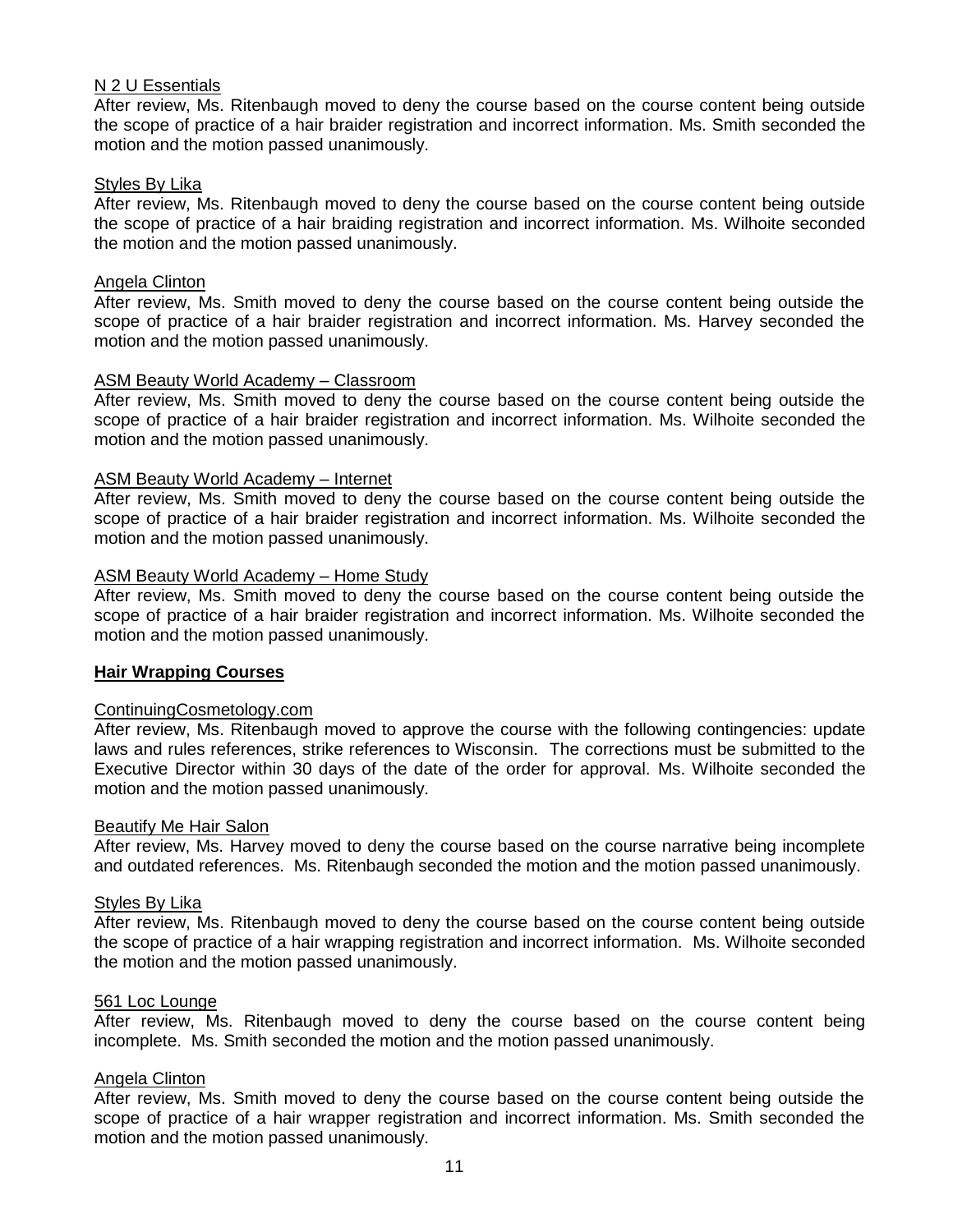## ASM Beauty World Academy – Classroom

After review, Ms. Ritenbaugh moved to deny the course based on the course content being outside the scope of practice of a hair wrapper registration and incorrect information. Ms. Wilhoite seconded the motion and the motion passed unanimously.

## ASM Beauty World Academy – Internet

After review, Ms. Ritenbaugh moved to deny the course based on the course content being outside the scope of practice of a hair wrapper registration and incorrect information. Ms. Wilhoite seconded the motion and the motion passed unanimously.

## ASM Beauty World Academy – Home Study

After review, Ms. Ritenbaugh moved to deny the course based on the course content being outside the scope of practice of a hair wrapper registration and incorrect information. Ms. Smith seconded the motion and the motion passed unanimously.

## **Body Wrapping Courses**

## **Informal Hearing**

## Latin Beauty Academy

Ms. Robyn Barineau, Executive Director, noted that the course was denied at the September 4, 2013, Board meeting based on the course content being outside the scope of practice of a body wrapper registration. After review, Ms. Smith moved to uphold the denial based on the course content being outside the scope of practice of a body wrapper registration. Ms. Harvey seconded the motion and the motion passed unanimously.

## **Initial Review**

#### BeautyWrap Inc.

After review, Ms. Ritenbaugh moved to deny the course based on the course content being outside the scope of practice of a body wrapper registration, incorrect disinfection procedures and incorrect information. Ms. Wilhoite seconded the motion and the motion passed unanimously.

#### ContinuingCosmetology.com

After review, Ms. Smith moved to deny the course based on the course content being outside the scope of practice of a body wrapper registration. Ms. Ritenbaugh seconded the motion and the motion passed unanimously.

#### Angela Clinton

After review, Ms. Ritenbaugh moved to deny the course based on the course content being incomplete and incorrect information. Ms. Wilhoite seconded the motion and the motion passed unanimously.

#### ASM Beauty World Academy – Classroom

After review, Ms. Smith moved to deny the course based on the course content being outside the scope of practice of a body wrapper registration and incorrect information. Ms. Wilhoite seconded the motion and the motion passed unanimously.

#### ASM Beauty World Academy – Internet

After review, Ms. Smith moved to deny the course based on the course content being outside the scope of practice of a body wrapper registration and incorrect information. Ms. Wilhoite seconded the motion and the motion passed unanimously.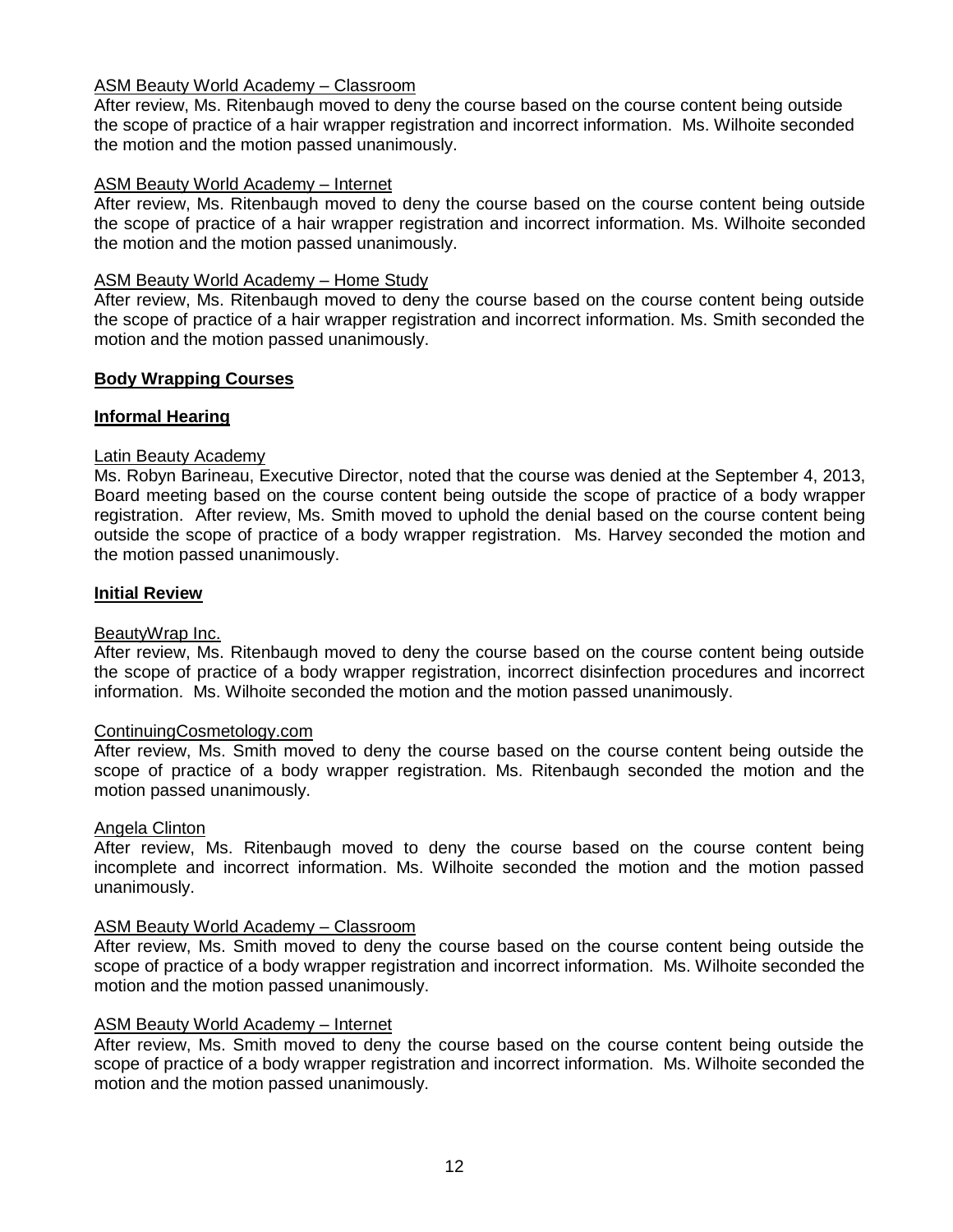## ASM Beauty World Academy – Home Study

After review, Ms. Smith moved to deny the course based on the course content being outside the scope of practice of a body wrapper registration and incorrect information. Ms. Wilhoite seconded the motion and the motion passed unanimously.

## **Continuing Education Courses**

#### ASM Beauty World Academy – HIV/AIDS for HB, HW and BW 2 Hours Home Study

After review, Ms. Ritenbaugh moved to approve the course. Ms. Smith seconded the motion and the motion passed unanimously.

#### Dermastart – Understanding Skin Conditions: Hyperpigmentation 6 Hours Classroom

After review, Ms. Ritenbaugh moved to deny the course based on the course content being outside the scope of practice of Board of Cosmetology licensees. Ms. Smith seconded the motion and the motion passed unanimously.

#### Dermastart – Deciphering Skin Care Technology 4 Hours Classroom

After review, Ms. Ritenbaugh moved to deny the course based on the course content being outside the scope of practice of Board of Cosmetology licensees. Ms. Smith seconded the motion and the motion passed unanimously.

#### Dermastart – Advanced Facial Massage 4 Hours Classroom

After review, Ms. Ritenbaugh moved to deny the course based on the course content being outside the scope of practice of Board of Cosmetology licensees. Ms. Smith seconded the motion and the motion passed unanimously.

#### ContinuingCosmetology.com – HIV/AIDS 2 Hours Internet

After review, Ms. Ritenbaugh moved to approve the course. Ms. Smith seconded the motion and the motion passed unanimously.

#### Famos/FAB Professionals – 16 Hour CE Course 16 Hours Home Study

After review, Ms. Ritenbaugh moved to approve the course with the following contingency: update laws and rules references. The correction must be submitted to the Executive Director within 30 days of the date of the order for approval. Ms. Smith seconded the motion and the motion passed unanimously.

#### Famos/FAB Professionals – 16 Hour CE Course 16 Hours Internet

After review, Ms. Ritenbaugh moved to approve the course with the following contingency: update laws and rules references. The correction must be submitted to the Executive Director within 30 days of the date of the order for approval. Ms. Smith seconded the motion and the motion passed unanimously.

#### All Star Training – 16 Hour CE Course 16 Hours Internet

After review, Ms. Smith moved to deny the course based on insufficient and outdated course materials. Ms. Ritenbaugh seconded the motion and the motion passed unanimously.

## ASM Beauty World Academy – HIV/AIDS for HB, HW and BW 2 Hours Classroom

After review, Ms. Ritenbaugh moved to approve the course with the following contingency: update source dates. The correction must be submitted to the Executive Director within 30 days of the date of the order for approval. Ms. Wilhoite seconded the motion and the motion passed unanimously.

## ASM Beauty World Academy – 16 Hour CE Course Classroom

After review, Ms. Ritenbaugh moved to deny the course based on improper disinfection procedures and no source dates. Ms. Wilhoite seconded the motion and the motion passed unanimously.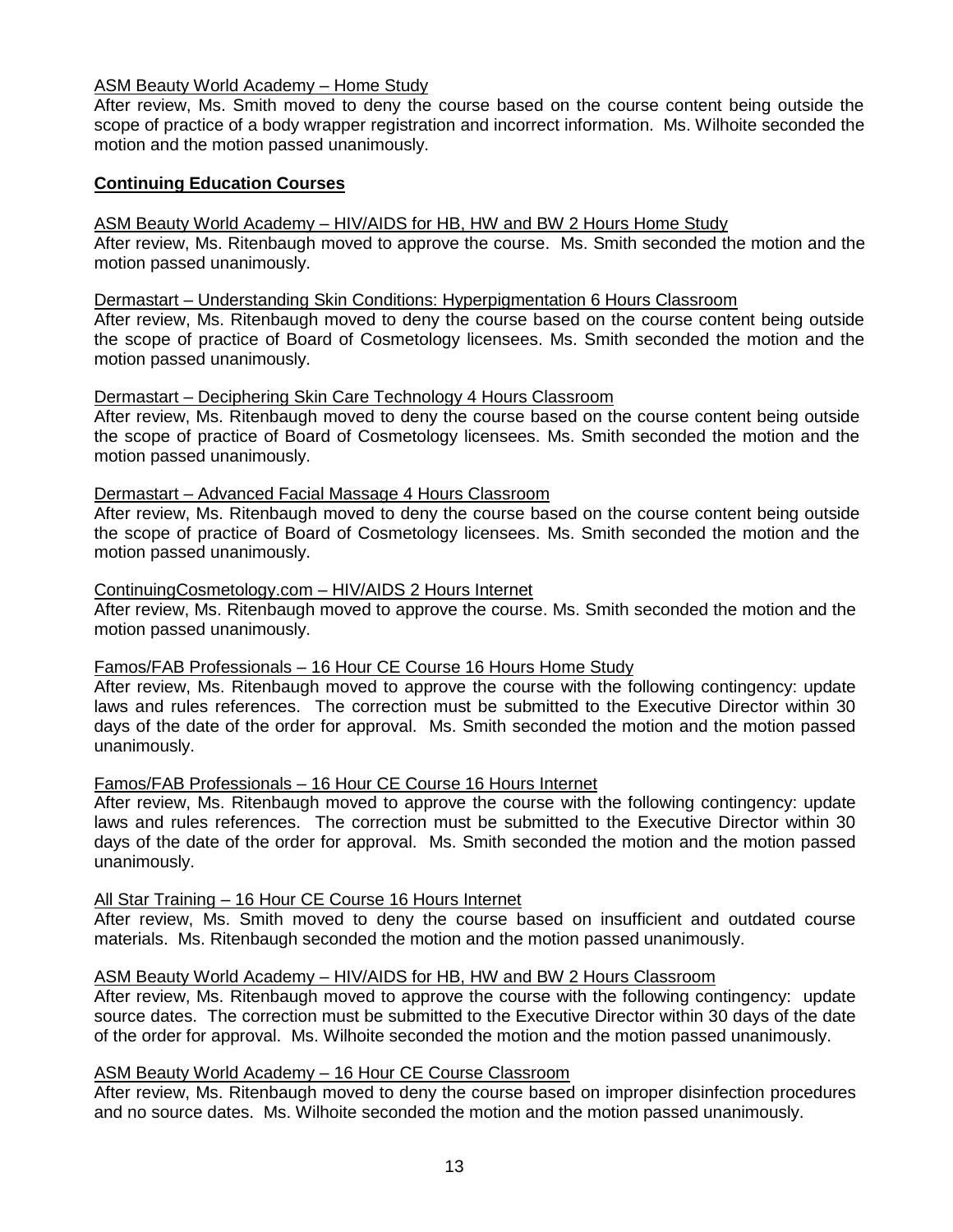### ASM Beauty World Academy – 16 Hour CE Course Internet

After review, Ms. Ritenbaugh moved to deny the course based on improper disinfection procedures and no source dates. Ms. Wilhoite seconded the motion and the motion passed unanimously.

## ASM Beauty World Academy – 16 Hour CE Course Home Study

After review, Ms. Ritenbaugh moved to deny the course based on improper disinfection procedures and no source dates. Ms. Wilhoite seconded the motion and the motion passed unanimously.

#### Sylvie Hennessy Academy of Esthetics & Spa Therapies – Pevionia: Combining Science & Nature in the Treatment of Skin 4 Hours Classroom

After review, Ms. Smith moved to deny the course based on the course being product driven and outdated references. Ms. Ritenbaugh seconded the motion and the motion passed unanimously.

## **ADJOURNMENT**

There being no further business, the meeting was adjourned at approximately 12:30 p.m.

## **Tuesday, January 14, 2014**

The Board of Cosmetology meeting was called to order at approximately 9:00 a.m., by Chair Myra Jowers.

## **Board Members Present Board Members Absent**

Myra Jowers, Chair Ginny Fincel, Vice Chair Suzanne Wilhoite Laurel Ritenbaugh Monica Smith Adrienne Harvey

## **Other Persons Present**

Robyn Barineau, Executive Director, Department of Business and Professional Regulation (DBPR) Doug Dolan, Assistant Attorney General, Office of the Attorney General (OAG) C. Erica White, Chief Attorney, Office of the General Counsel (OGC), DBPR Kelly Wright, Assistant General Counsel, OGC, DBPR Julie Rowland, Government Analyst, DBPR Cindy Danese, Court Reporter Jasmine Gilmore Jennifer Dsilva Brandy Lovelady Lisa DiFalco Cathy Hunt

The meeting was opened with a roll call and a quorum was established.

## **APPROVAL OF MINUTES**

Ms. Suzanne Wilhoite moved to approve the minutes from the October 21-22, 2013, Board meeting. Ms. Laurel Ritenbaugh seconded the motion and the motion passed unanimously.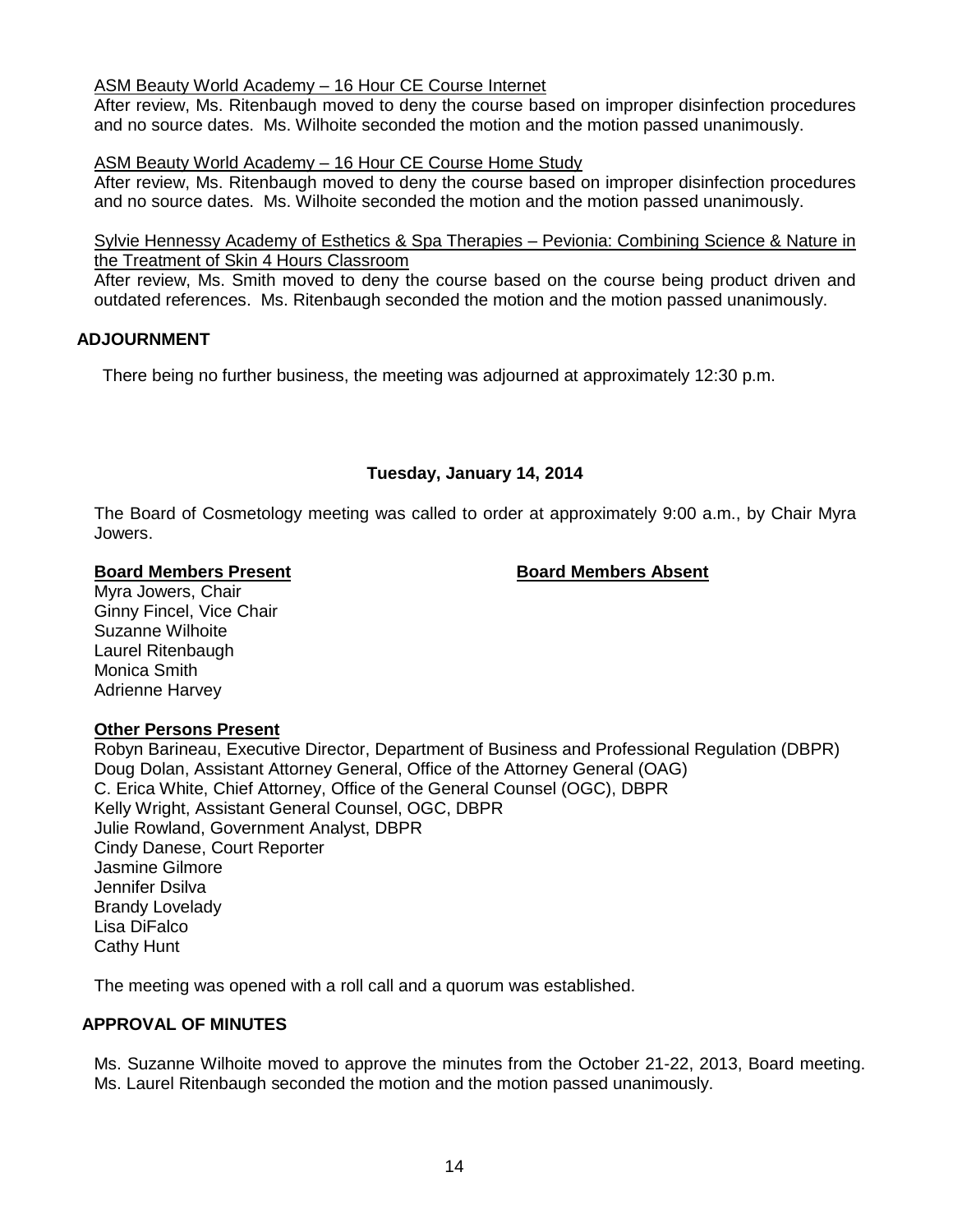## **APPLICATIONS**

### **Licensure Applications**

## **Informal Hearing**

#### Jennifer Dsilva

Ms. Dsilva was present for the meeting and was sworn in by Ms. Cindy Danese, Court Reporter. Ms. Robyn Barineau, Executive Director, noted that the application was denied at the September 4, 2013, Board meeting, based on the noted criminal history. After review, Vice Chair Ginny Fincel moved to approve the application. Ms. Adrienne Harvey seconded the motion and the motion passed unanimously.

#### **Initial Review**

#### Thelma Rosello

Ms. Rosello was not present for the meeting. After review, Ms. Ritenbaugh moved to approve the application. Vice Chair Ginny Fincel seconded the motion and the motion passed unanimously.

#### Jasmine Gilmore

Ms. Gilmore was present for the meeting and was sworn in by the Court Reporter. After review, Vice Chair Fincel moved to approve the application. Ms. Ritenbaugh seconded the motion and the motion passed unanimously.

#### Gloria Bosch

Ms. Bosch was not present for the meeting. After review, Ms. Monica Smith moved to deny the application based on the noted criminal history. Vice Chair Fincel seconded the motion and the motion passed unanimously.

#### Jabari Judge

Mr. Judge was not present for the meeting. After review, Ms. Smith moved to deny the application based on the noted criminal history. Ms. Ritenbaugh seconded the motion and the motion passed unanimously.

#### Sophia Bright

Ms. Bright was not present for the meeting. After review, Ms. Ritenbaugh moved to deny the application based on the noted criminal history. Ms. Smith seconded the motion and the motion passed unanimously.

#### Biangely Cespedes

Ms. Cespedes was not present for the meeting. After review, Ms. Ritenbaugh moved to deny the application as the application contains inconsistent documentation and fails to demonstrate that the applicant meets the requirements of Section 477.019, Florida Statutes, and Rules 61G5-18.007 and/or 61G5-18.001, Florida Administrative Code. Ms. Smith seconded the motion and the motion passed unanimously.

#### **NEW BUSINESS**

#### **Question Regarding Manual Lymph Drainage – Cathy Hunt**

Ms. Cathy Hunt and Ms. Elisa DiFalco were present for the meeting to discuss manual lymph drainage on the body. After discussion, the Board agreed that Board of Cosmetology licensees can perform this procedure on the head, face, neck, but could not perform this procedure on the body. The Board agreed a statutory change would be necessary to allow the procedure on the body.